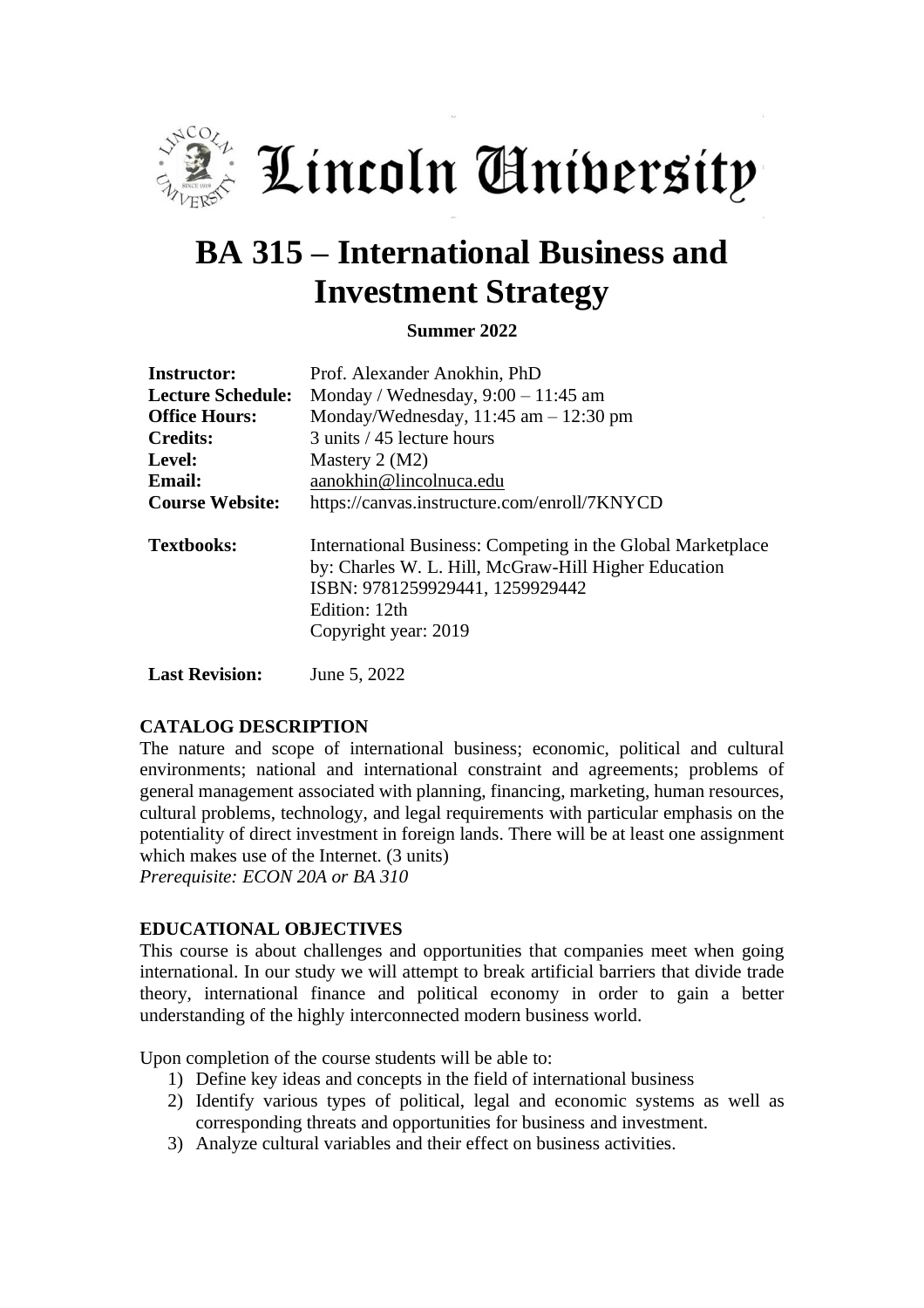- 4) Discuss and compare rationales and limitations of international financial and monetary systems as well as governmental trade policies.
- 5) Critically analyze risks and benefits of international business as related to global investment and marketing strategies.

|                | <b>Course LO</b>                                 | Program          | <b>Institutional</b> |
|----------------|--------------------------------------------------|------------------|----------------------|
|                |                                                  | LO               | LO                   |
| 1              | Analyze the requirement of conducting            | PLO 1            | ILO 1b, ILO          |
|                | international business and formulate effective   |                  | 2 <sub>b</sub>       |
|                | internationalization strategy                    |                  |                      |
| 2              | Critically analyze and communicate risks and     | PLO <sub>3</sub> | ILO $2b$ , ILO       |
|                | benefits of international business as related to |                  | 7h                   |
|                | global investment and marketing strategies.      |                  |                      |
| 3              | Synthesize the understanding of international    | PLO <sub>4</sub> | ILO $4b$ , ILO       |
|                | business realities into a coherent, original,    |                  | 5b, ILO 6b           |
|                | evidence based strategy.                         |                  |                      |
| $\overline{4}$ | Be able to lead a cross-cultural team            | PLO <sub>5</sub> | ILO $4b$ , ILO       |
|                |                                                  |                  | .5h                  |
|                |                                                  |                  |                      |

## **COURSE LEARNING OUTCOMES<sup>1</sup>**

#### **PROCEDURES AND METHODOLOGY**

*This is a direct classroom instruction course*

The course focuses on the analysis and discussion of thematic case studies. Case study analysis is supplemented by the lectures and other in-class assignments. Course project work is designed to integrate all knowledge obtained in the course.

Assignments and projects require students to actively use resources of the library. Detailed guide to business *resources of the library* as well as the description of Lincoln University approach to *information literacy* are available at the [Center for Teaching](http://ctl.lincolnuca.edu/kb-base/library-guide-business-resources/)  [and Learning](http://ctl.lincolnuca.edu/kb-base/library-guide-business-resources/) website (ctl.lincolnuca.edu).

### **CLASS RULES**

- 1. Class attendance is required. Attendance will be taken each class at a time chosen by the instructor.
- 2. Students are required to arrive to class on time.
- 3. Detected cheating/plagiarism will result in "F" for the assignment.
- 4. Please participate in class activities.

### **COURSE PROJECT**

Every student must complete a group research project for an in-class presentation. Research projects must comply with the Lincoln University guidelines. The project will focus on preparing an internationalization strategy for an existing company. The detailed instruction will be provided in class.

## **EXAMS**

<sup>1</sup> Detailed description of learning outcomes and information about the assessment procedure are available at the Center for [Teaching](http://ctl.lincolnuca.edu/) and Learning website (ctl.lincolnuca.edu).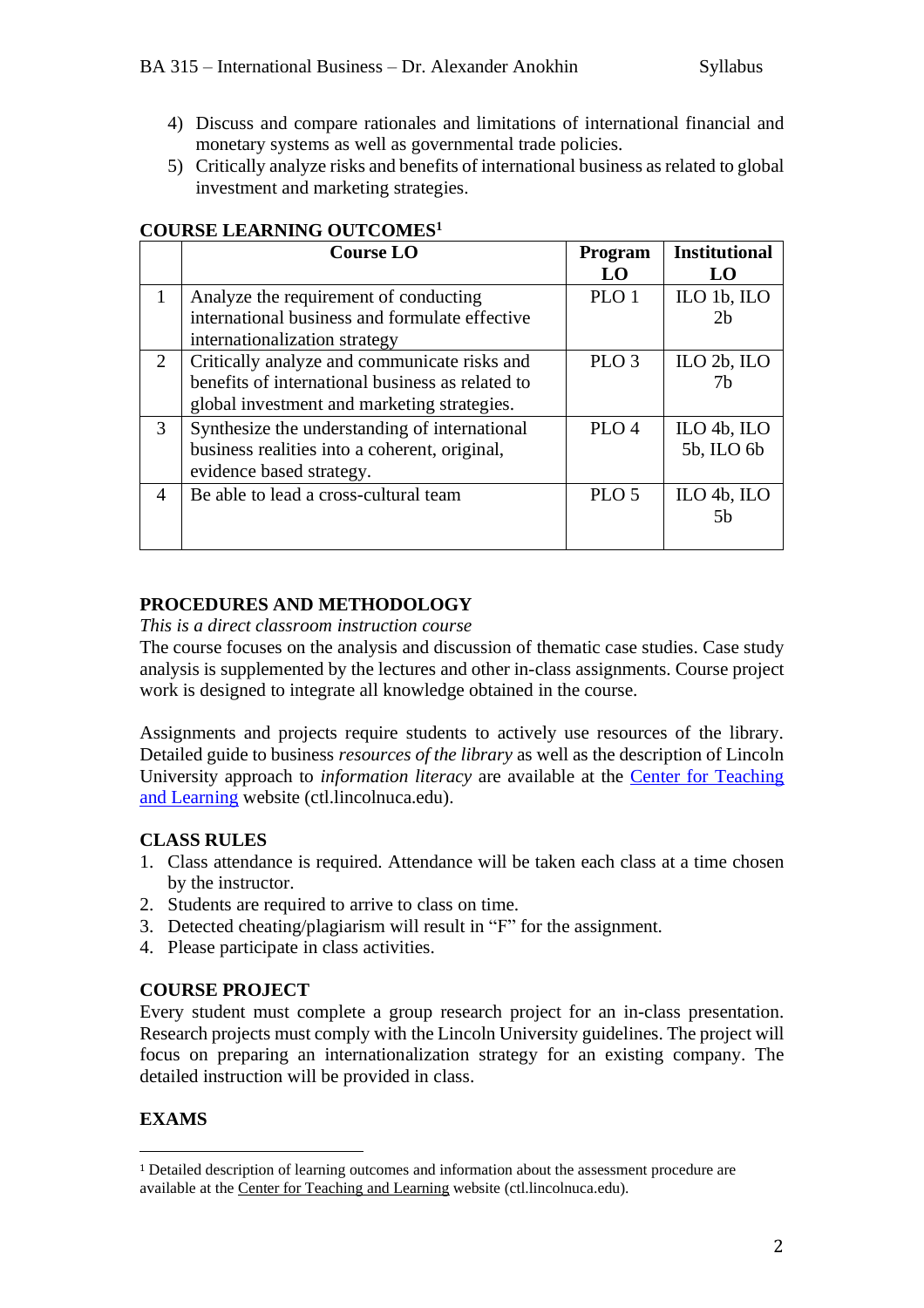The exams will consist of questions based on lectures, assigned chapters and supplementary reading.

## **GRADING POLICY**

All assignments, quizzes, projects and exams are evaluated using the indicated system:

| 94-100    | A    | $73 - 76$ |                |
|-----------|------|-----------|----------------|
| $90 - 93$ | A-   | 70-72     |                |
| $87 - 89$ | $B+$ | 67-69     | $\mathbb{D}^+$ |
| 83-86     |      | 60-66     |                |
| 80-82     |      | $0 - 59$  |                |
| $77-79$   |      |           |                |

## *Tentative Weights*

| 20% |
|-----|
| 35% |
| 45% |
|     |

# **COURSE SCHEDULE**

|         | <b>Topic</b>                                                              | <b>Assignments Due</b>                                |
|---------|---------------------------------------------------------------------------|-------------------------------------------------------|
| June 13 | Introduction.<br>What is International Business?                          |                                                       |
| June 15 | a) Theories of International Trade<br>b) Politics of Trade Liberalization | Debate: "Trade Liberalization:<br>Pros and Cons".     |
| June 20 | Political, Economic, and Legal<br>Differences.                            | Case Study: Venezuela under<br>Hugo Chavez and Beyond |
| June 22 | Differences in Culture                                                    |                                                       |
| June 27 | <b>Foreign Direct Investments</b>                                         | Case Study: Volkswagen in<br>Russia                   |
|         |                                                                           | Complete Phase 1 of Course<br>Project                 |